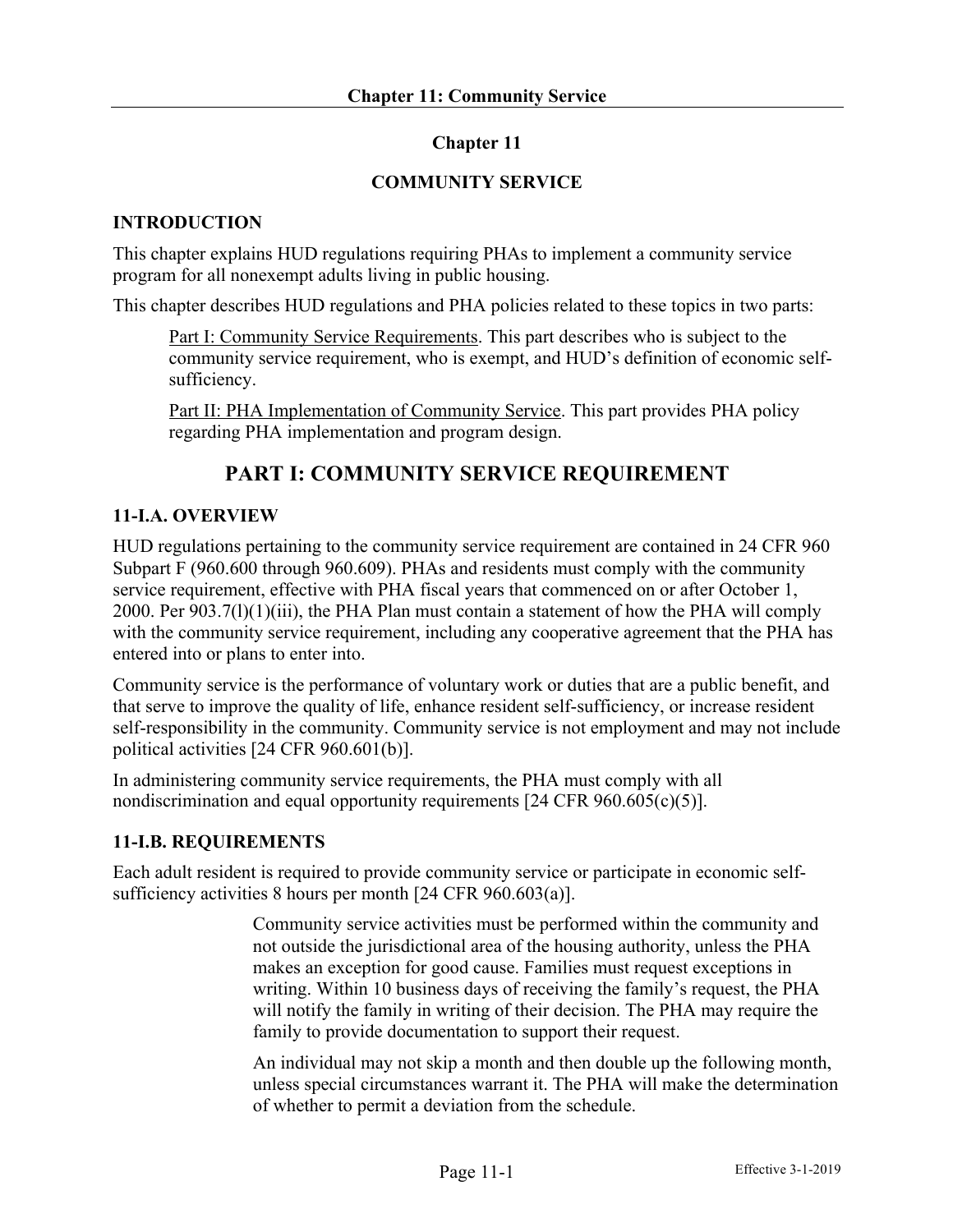# **Chapter 11: Community Service**

Individuals who have special circumstances which they believe will prevent them from completing the required community service hours for a given month, must notify the PHA in writing within 5 business days of the circumstances becoming known. The PHA will review the request and notify the individual, in writing, of its determination within 10 business days. The PHA may require those individuals to provide documentation to support their claim.

# **Definitions**

# *Exempt Individual [24 CFR 960.601(b), Notice PIH 2009-48]*

An *exempt individual* is an adult who:

- Is age 62 years or older
- Is blind or disabled (as defined under section 216[i][l] or 1614 of the Social Security Act), and who certifies that because of this disability s/he is unable to comply with the service provisions
- Is a primary caretaker of such an individual
- Is engaged in work activities

### PHA Policy

The PHA will consider 10 hours per week as the minimum number of hours needed to qualify for a work activity exemption.

- Is able to meet requirements of being exempted under a state program funded under part A of title IV of the Social Security Act, or under any other welfare program of the state in which the PHA is located, including a state-administered welfare-to-work program
	- This exemption applies to anyone whose characteristics or family situation meet the welfare agency exemption criteria and can be verified.

### *Community Service [PH GB, p. 174]*

*Community service* is the performance of voluntary work or duties that are a public benefit, and that serve to improve the quality of life, enhance resident self-sufficiency, or increase resident self responsibility in the community. Community service is not employment and may not include political activities.

Eligible community service activities include, but are not limited to, work at:

- Local public or nonprofit institutions such as schools, head start programs, before or after school programs, child care centers, hospitals, clinics, hospices, nursing homes, recreation centers, senior centers, adult day care programs, homeless shelters, feeding programs, food banks (distributing either donated or commodity foods), or clothes closets (distributing donated clothing)
- Nonprofit organizations serving PHA residents or their children such as: Boy or Girl Scouts, Boys or Girls Club, 4-H clubs, Police Assistance League (PAL), organized children's recreation, mentoring or education programs, Big Brothers or Big Sisters, garden centers, community clean-up programs, beautification programs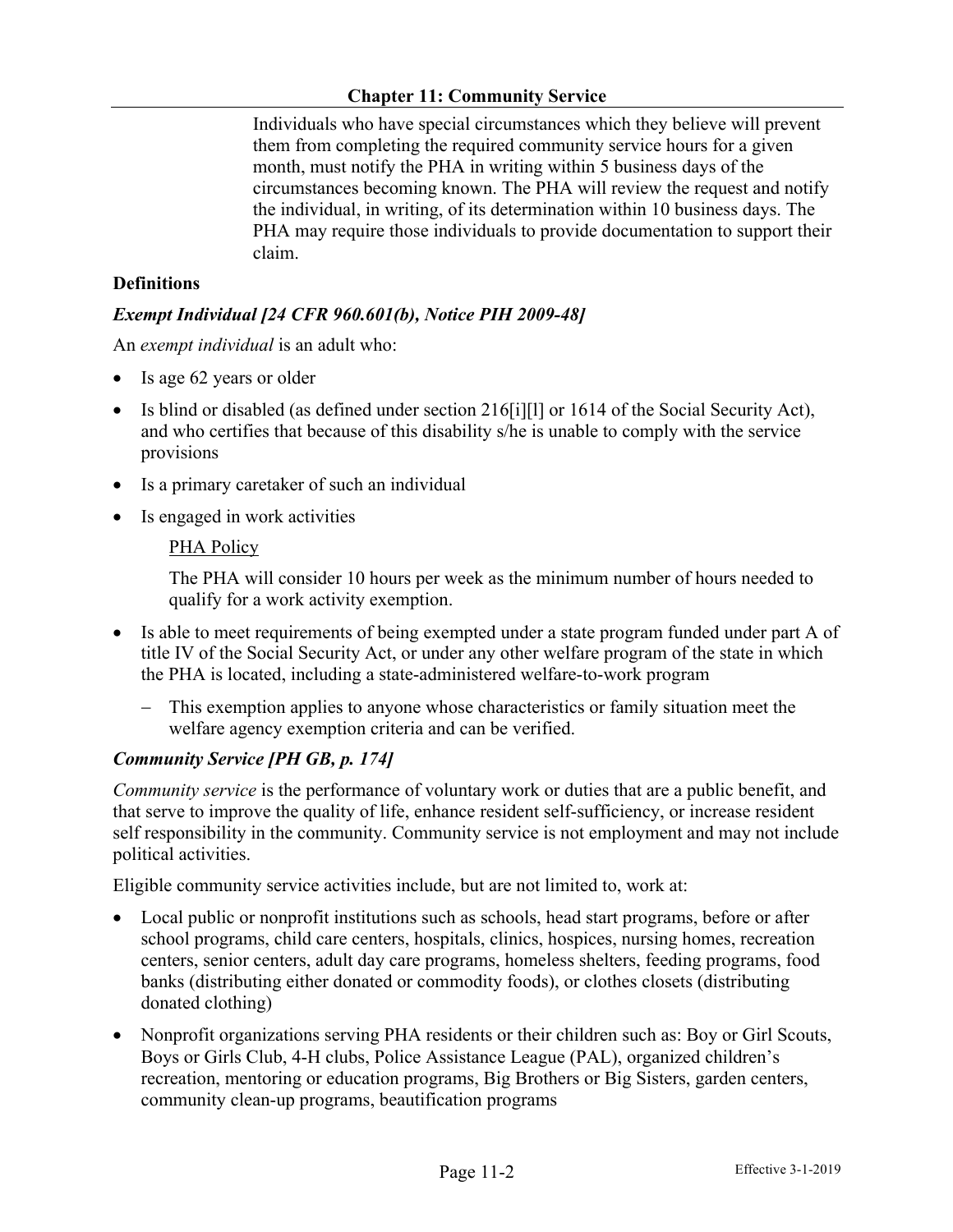- Programs funded under the Older Americans Act, such as Green Thumb, Service Corps of Retired Executives, senior meals programs, senior centers, Meals on Wheels
- Public or nonprofit organizations dedicated to seniors, youth, children, residents, citizens, special-needs populations or with missions to enhance the environment, historic resources, cultural identities, neighborhoods, or performing arts
- PHA housing to improve grounds or provide gardens (so long as such work does not alter the PHA's insurance coverage); or work through resident organizations to help other residents with problems, including serving on the Resident Advisory Board
- Care for the children of other residents so parent may volunteer

PHAs may form their own policy in regards to accepting community services at profit-motivated entities, acceptance of volunteer work performed at homes or offices of general private citizens, and court-ordered or probation-based work.

### PHA Policy

Community services at profit-motivated entities, volunteer work performed at homes or offices of general private citizens, and court-ordered or probation-based work will not be considered eligible community service activities *Economic Self-Sufficiency Program [24 CFR 5.603(b)]*

# *Economic Self-Sufficiency Program [24 CFR 5.603(b), Notice PIH 2009-48]*

For purposes of satisfying the community service requirement, an *economic self-sufficiency program* is defined by HUD as any program designed to encourage, assist, train, or facilitate economic independence of assisted families or to provide work for such families.

Eligible self-sufficiency activities include, but are not limited to:

- Job readiness or job training
- Training programs through local one-stop career centers, workforce investment boards (local entities administered through the U.S. Department of Labor), or other training providers
- Employment counseling, work placement, or basic skills training
- Education, including higher education (junior college or college), GED classes, or reading, financial, or computer literacy classes
- Apprenticeships (formal or informal)
- English proficiency or English as a second language classes
- Budgeting and credit counseling
- Any activity required by the Department of Public Assistance under Temporary Assistance for Needy Families (TANF)
- Any other program necessary to ready a participant to work (such as substance abuse or mental health counseling)

### *Work Activities [42 U.S.C. 607(d)]*

As it relates to an exemption from the community service requirement, *work activities* means: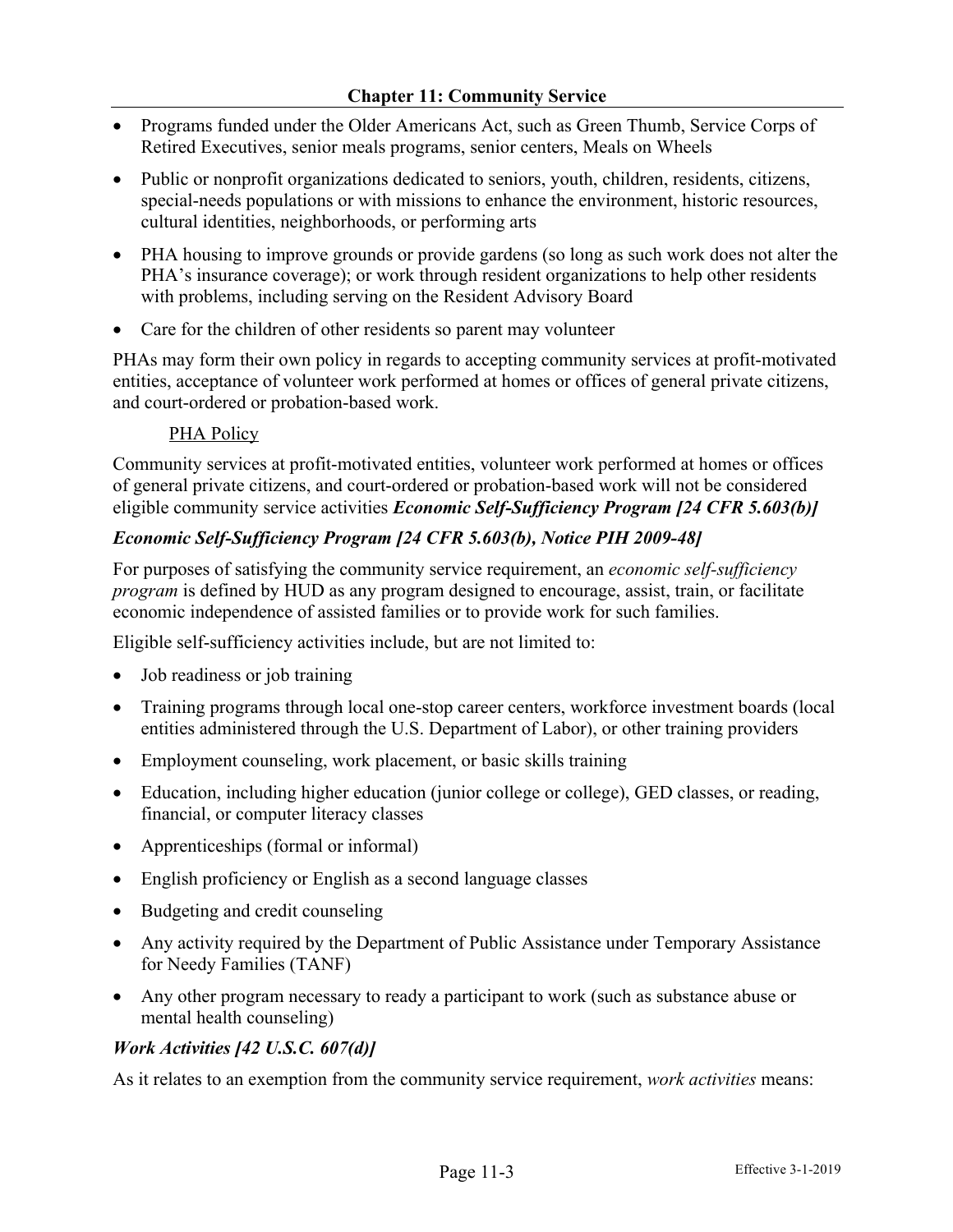- Unsubsidized employment
- Subsidized private sector employment
- Subsidized public sector employment
- Work experience (including work associated with the refurbishing of publicly assisted housing) if sufficient private sector employment is not available
- On-the-job training
- Job search and job readiness assistance
- Community service programs
- Vocational educational training (not to exceed 12 months with respect to any individual)
- Job skills training directly related to employment
- Education directly related to employment, in the case of a recipient who has not received a high school diploma or a certificate of high school equivalency
- Satisfactory attendance at secondary school or in a course of study leading to a certificate of general equivalence, in the case of a recipient who has not completed secondary school or received such a certificate
- Provision of child care services to an individual who is participating in a community service program

### **Notification Requirements [24 CFR 960.605(c)(2), Notice PIH 2009-48]**

The PHA must give each family a written description of the community service requirement, the process for claiming status as an exempt person, and the process for PHA verification of exempt status. The PHA must also notify the family of its determination identifying the family members who are subject to the service requirement, and the family members who are exempt. In addition, the family must sign a certification, Attachment A of Notice PIH 2009-48, that they have received and read the policy and understand that if they are not exempt, failure to comply with the requirement will result in nonrenewal of their lease.

> The PHA will provide the family with a copy of the Community Service Policy found in Exhibit 11-1 of this chapter, at lease-up, lease renewal, when a family member is determined to be subject to the community service requirement during the lease term, and at any time upon the family's request.

> On an annual basis, at the time of lease renewal, the PHA will notify the family in writing of the family members who are subject to the community service requirement and the family members who are exempt. If the family includes nonexempt individuals the notice will include a list of agencies in the community that provide volunteer and/or training opportunities, as well as a documentation form on which they may record the activities they perform and the number of hours contributed. The form will also have a place for a signature by an appropriate official, who will certify to the activities and hours completed.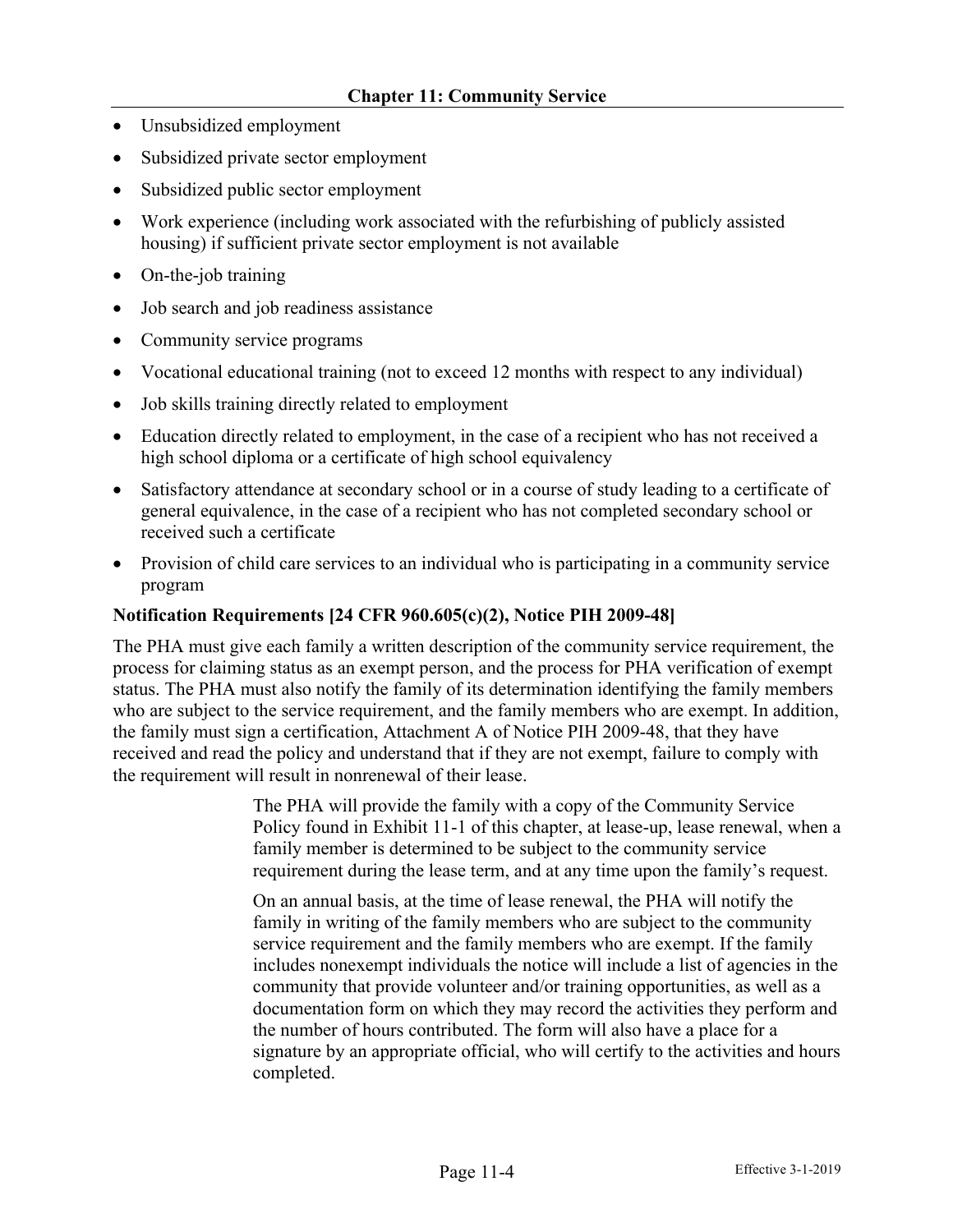# **11-I.C. DETERMINATION OF EXEMPTION STATUS AND COMPLIANCE [24 CFR 960.605(c)(3)]**

The PHA must review and verify family compliance with service requirements annually at least thirty days before the end of the twelve month lease term. The policy for documentation and verification of compliance with service requirements may be found at Section 11-I.D., Documentation and Verification.

# PHA Policy

Where the lease term does not coincide with the effective date of the annual reexamination, the PHA will change the effective date of the annual reexamination to coincide with the lease term. In making this change, the PHA will ensure that the annual reexamination is conducted within 12 months of the last annual reexamination.

# **Annual Determination**

# *Determination of Exemption Status*

An exempt individual is excused from the community service requirement [24 CFR 960.603(a)].

# PHA Policy

At least 60 days prior to lease renewal, the PHA will review and verify the exemption status of all adult family members. This verification will only be done on an annual basis unless the family reports a change or the PHA has reason to believe that an individual's exemption status has changed. For individuals who are exempt because they are 62 years of age and older, verification of exemption status will be done only at the initial examination.

Upon completion of the verification process, the PHA will notify the family of its determination in accordance with the policy in Section 11-I.B., Notification Requirements.

# *Determination of Compliance*

The PHA must review resident family compliance with service requirements annually at least 30 days before the end of the twelve month lease term  $[24 \text{ CFR } 960.605(c)(3)]$ . As part of this review, the PHA must verify that any family member that is not exempt from the community service requirement has met his or her service obligation.

Approximately 60 days prior to the end of the lease term, the PHA will provide written notice requiring the family to submit documentation that all subject family members have complied with the service requirement. The family will have 10 business days to submit the PHA required documentation form(s).

> If the family fails to submit the required documentation within the required timeframe, or PHA approved extension, the subject family members will be considered noncompliant with community service requirements, and notices of noncompliance will be issued pursuant to the policies in Section 11-I.E., Noncompliance.

> The PHA will accept tenant self-certification in accordance with Notice PIH 2016-5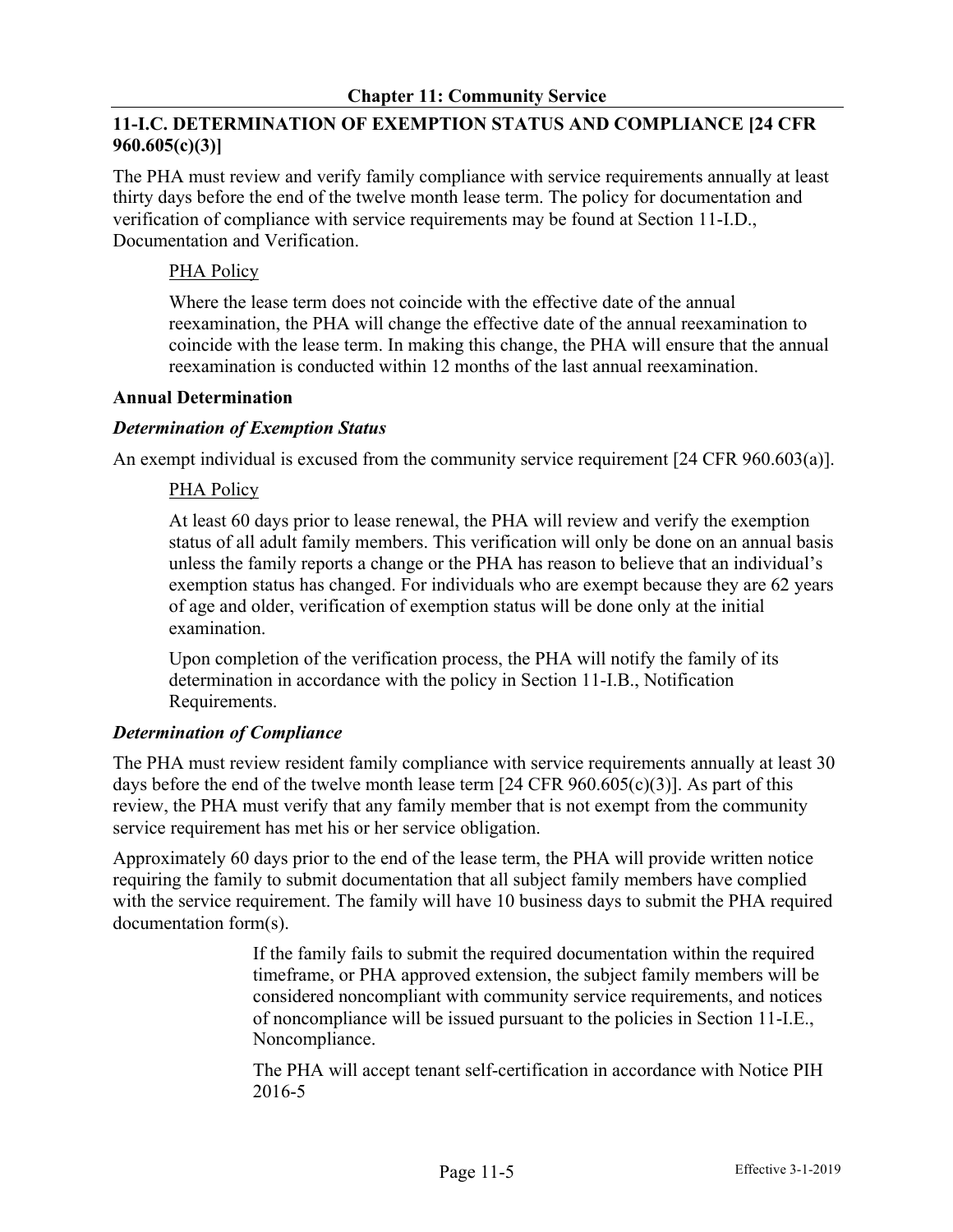### **Change in Status Between Annual Determinations**

Exempt to Nonexempt Status

If an exempt individual becomes nonexempt during the twelve month lease term, it is the family's responsibility to report this change to the PHA within 10 business days.

Within 10 business days of a family reporting such a change, or the PHA determining such a change is necessary, the PHA will provide written notice of the effective date of the requirement, a list of agencies in the community that provide volunteer and/or training opportunities, as well as a documentation form on which the family member may record the activities performed and number of hours contributed.

The effective date of the community service requirement will be the first of the month following 30 day notice.

Nonexempt to Exempt Status

If a nonexempt person becomes exempt during the twelve month lease term, it is the family's responsibility to report this change to the PHA within 10 business days. Any claim of exemption will be verified by the PHA in accordance with the policy at 11-I.D., Documentation and Verification of Exemption Status.

Within 10 business days of a family reporting such a change, or the PHA determining such a change is necessary, the PHA will provide the family written notice that the family member is no longer subject to the community service requirement, if the PHA is able to verify the exemption.

The exemption will be effective immediately.

### **11-I.D. DOCUMENTATION AND VERIFICATION [24 CFR 960.605(c)(4)]**

### **Documentation and Verification of Exemption Status**

All family members who claim they are exempt from the community service requirement will be required to sign the community service exemption certification form found in Exhibit 11-3. The PHA will provide a completed copy to the family and will keep a copy in the tenant file.

The PHA will verify that an individual is exempt from the community service requirement by following the verification hierarchy and documentation requirements in Chapter 7.

The PHA makes the final determination whether or not to grant an exemption from the community service requirement. If a resident does not agree with the PHA's determination, s/he can dispute the decision through the PHA's grievance procedures (see Chapter 14).

#### **Documentation and Verification of Compliance**

If anyone in the family is subject to the community service requirement, the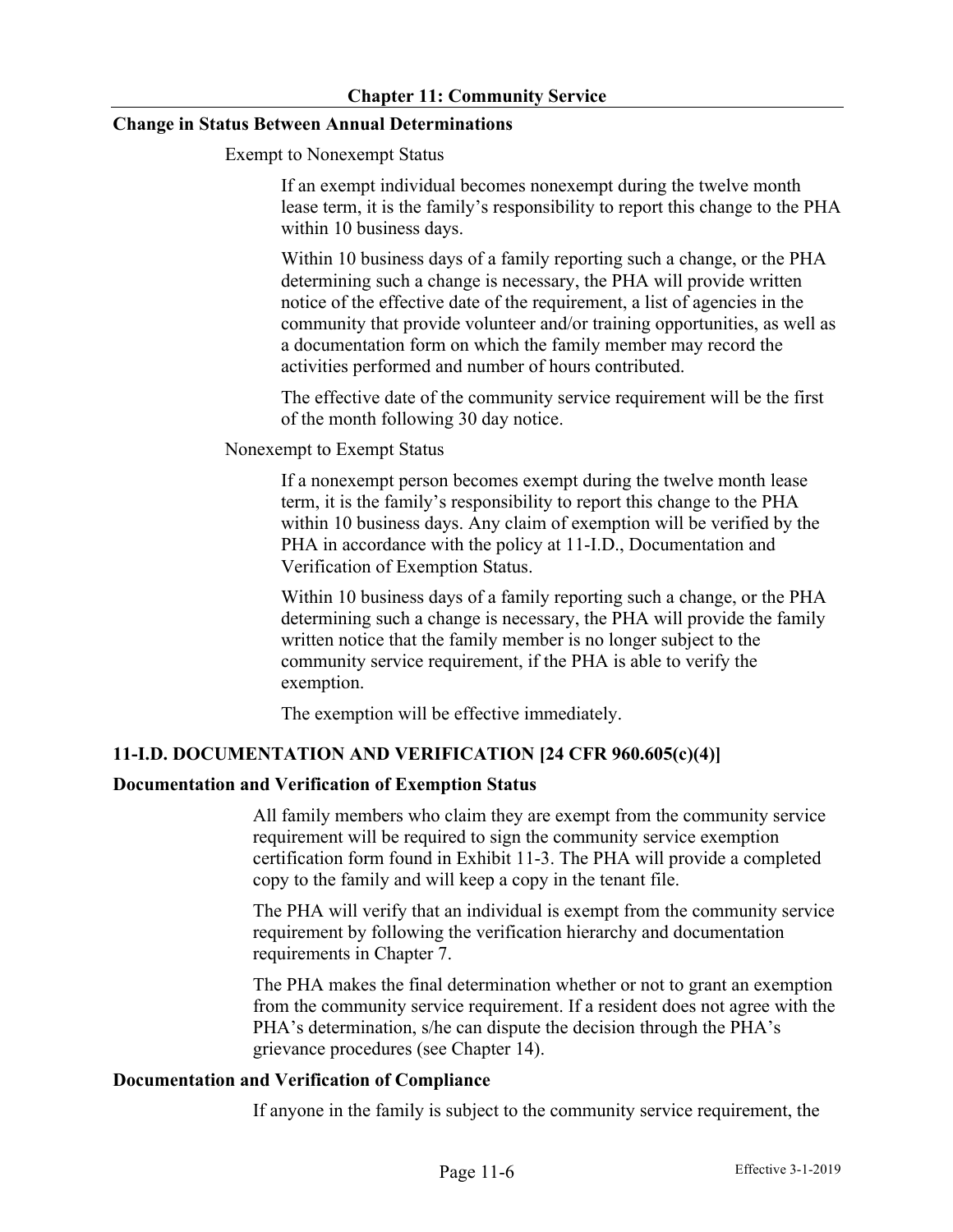### **Chapter 11: Community Service**

PHA will provide the family with community service documentation forms at admission, at lease renewal, when a family member becomes subject to the community service requirement during the lease term, or upon request by the family.

Each individual who is subject to the requirement will be required to record their community service or self-sufficiency activities and the number of hours contributed on the required form. The certification form will also include places for signatures and phone numbers of supervisors, instructors, and counselors certifying to the number of hours contributed.

Families will be required to submit the documentation to the PHA, upon request by the PHA.

If the PHA has reasonable cause to believe that the certification provided by the family is false or fraudulent, the PHA has the right to require third-party verification.

# **11-I.E. NONCOMPLIANCE**

### **Initial Noncompliance**

This section explains that violation of the service requirement is grounds for nonrenewal of the lease at the end of the twelve month lease term, but not for termination of tenancy during the course of the twelve month lease term.

# *Notice of Initial Noncompliance [24 CFR 960.607(b)]*

This section describes the notice requirements if the PHA determines that there is a family member who is required to fulfill a service requirement, and has failed to comply with this obligation (noncompliant resident).

> The notice of initial noncompliance will be sent at least 45 days prior to the end of the lease term.

The family will have 10 business days from the date of the notice of noncompliance to enter into a written agreement to cure the noncompliance over the 12 month term of the new lease, provide documentation that the noncompliant resident no longer resides in the unit, or to request a grievance hearing.

If the family reports that a noncompliant family member is no longer residing in the unit, the family must provide documentation that the family member has actually vacated the unit before the PHA will agree to continued occupancy of the family. Documentation must consist of a certification signed by the head of household as well as evidence of the current address of the family member that previously resided with them.

If the family does not request a grievance hearing, or does not take either corrective action required by the notice of noncompliance within the required 10 business day timeframe, the PHA will terminate tenancy in accordance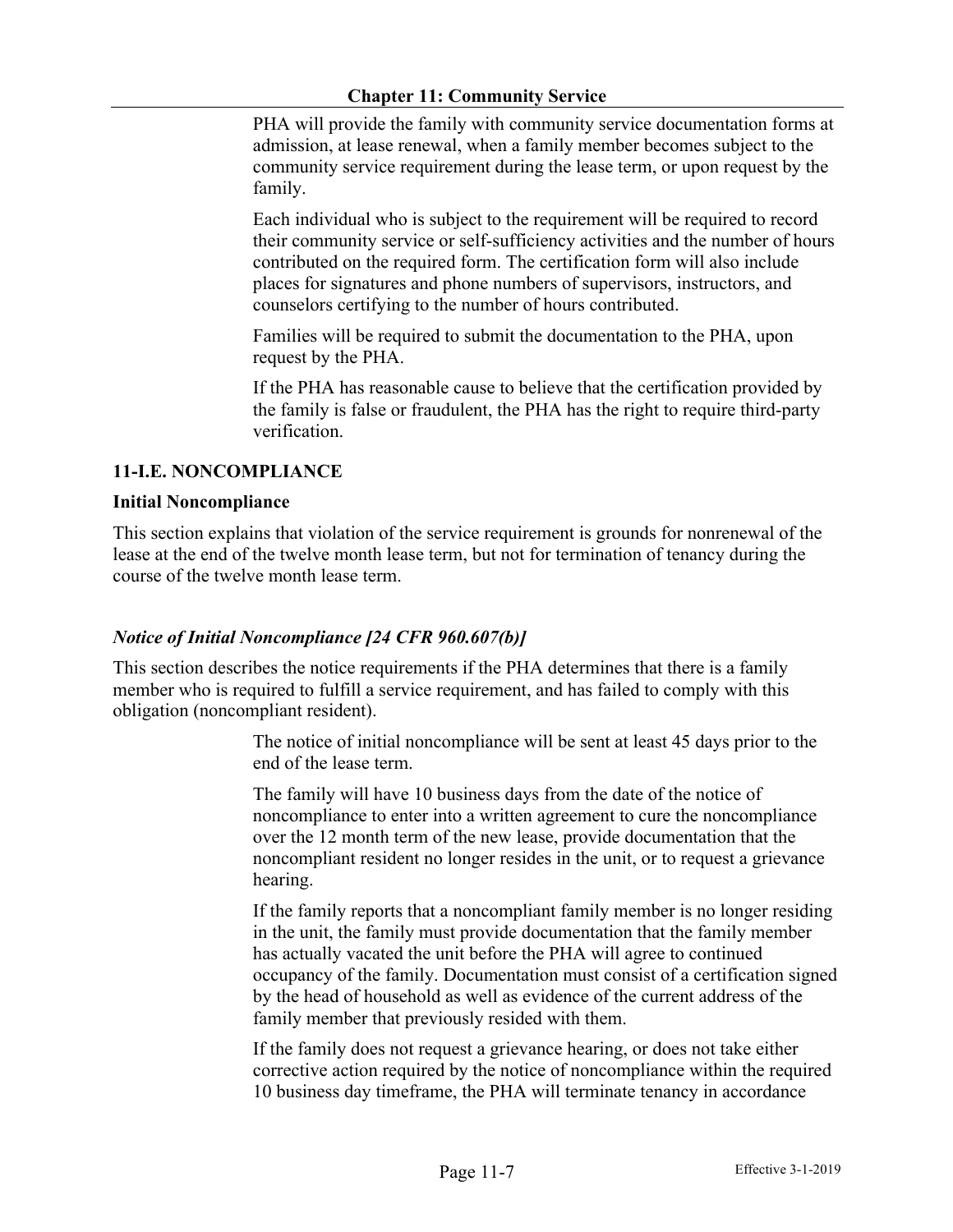with the policies in Section 13-IV.D.

### **Continued Noncompliance [24 CFR 960.607(b)]**

Notices of continued noncompliance will be sent at least 30 days prior to the end of the lease term and will also serve as the family's termination notice. The notice will meet the requirements for termination notices described in Section 13-IV.D, Form, Delivery, and Content of the Notice.

The family will have 10 business days from the date of the notice of noncompliance to provide documentation that the noncompliant resident no longer resides in the unit, or to request a grievance hearing.

If the family reports that a noncompliant family member is no longer residing in the unit, the family must provide documentation that the family member has actually vacated the unit before the PHA will agree to continued occupancy of the family. Documentation must consist of a certification signed by the head of household as well as evidence of the current address of the noncompliant family member that previously resided with them.

If the family does not request a grievance hearing, or provide such documentation within the required 10 business day timeframe, the family's lease and tenancy will automatically terminate at the end of the current lease term without further notice.

### **Enforcement Documentation [Notice PIH 2009-48]**

This section lists the procedural safeguards PHAs are required to take with regard to compliance enforcement.

# **PART II: IMPLEMENTATION OF COMMUNITY SERVICE**

### **11-II.A. OVERVIEW**

### **PHA Implementation of Community Service**

The PHA will notify its insurance company if residents will be performing community service at the PHA. In addition, the PHA will ensure that the conditions under which the work is to be performed are not hazardous.

If a disabled resident certifies that s/he is able to perform community service, the PHA will ensure that requests for reasonable accommodation are handled in accordance with the policies in Chapter 2.

#### **PHA Program Design**

The PHA will attempt to provide the broadest choice possible to residents as they choose community service activities.

The PHA's goal is to design a service program that gives residents viable opportunities to become involved in the community and to gain competencies and skills. The PHA will work with resident organizations and community organizations to design, implement, assess and recalibrate its community